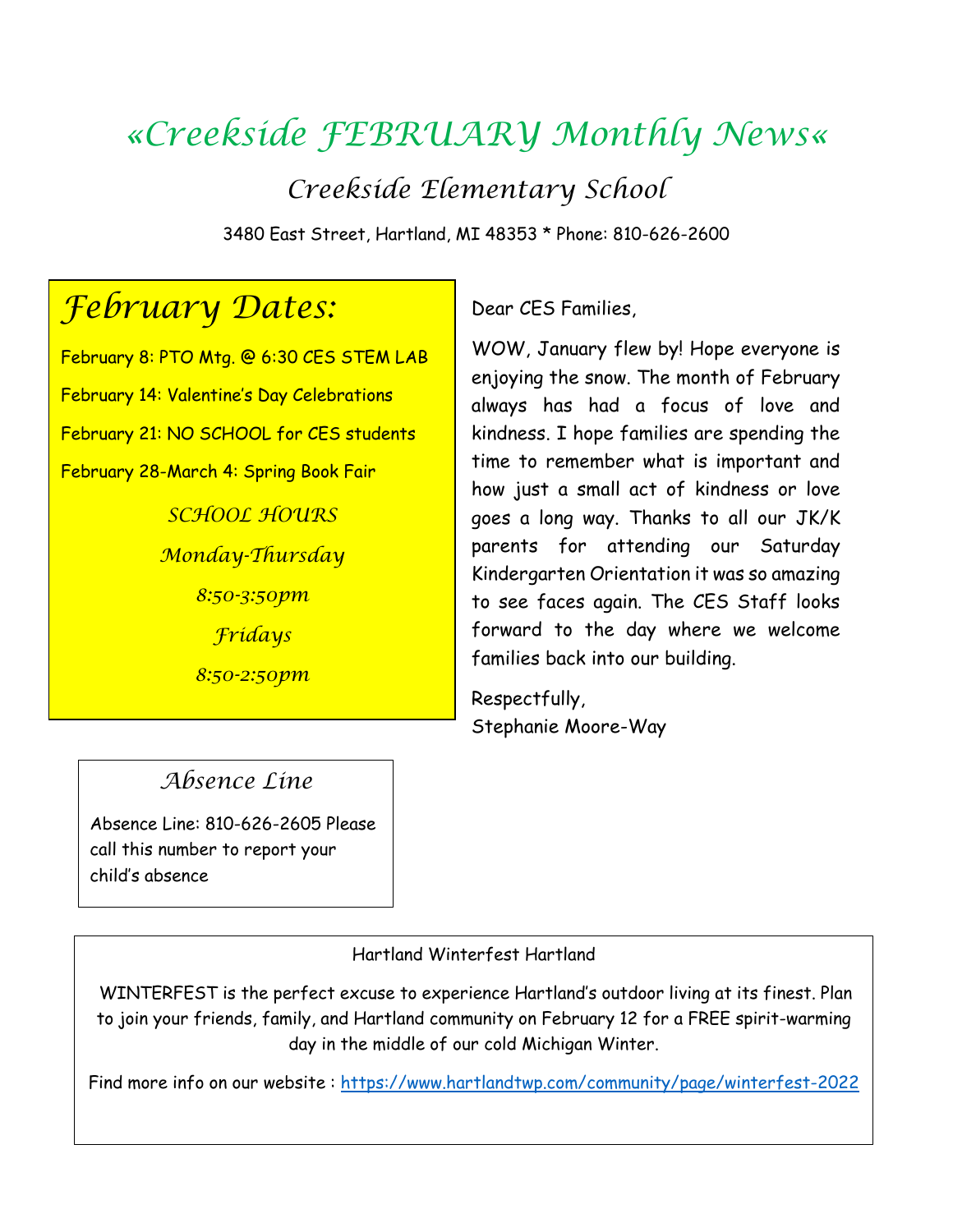# *Arrival and Dismissal Changes*

### *Arrival*

Students will arrive either in person or by bus. We will operate a kiss and go lane, which means students move as quickly as they can, and parents stay in cars. There will be adults outside to help guide cars and students. Students will not be allowed to enter the building until 8:40 am. Please do not let your child out of the car before there is adult supervision outside. Upon entering the building students will go to cafeteria. Students will be separated by class. Once the bell rings students will be escorted down hallway by grades to avoid any congestion.

## *Pick Up Students*

In order to facilitate our new pick up procedure's students will not be allowed for early pick up after 3 pm. We do not have adequate staff to support students being picked up between 3:00 and 3:45. We thank you in advance for your understanding and if you have any extenuating circumstances please feel free to call the main office.

#### *Dismissal*

Parents will park and walk up to the main entrance doors. They will check their student out with staff. Staff will call students outside while parents wait outside. When you or a family member comes up to the door, please have your ID available in order make sure anyone that is picking up your student is listed as an emergency contact in the parent portal.

Please make sure you are contacting the main office for any transportation changes. When parents only tell or email teachers/students, it causes confusion for your child and staff. Safety is our upmost concern and want your child to get where they need to be safely.

## Cromaine Winter Reading Challenge – Accepted!

Our neighborhood Cromaine Library kicked off their winter reading challenge on December 1. We are excited for our Villagers to get a chance to participate in this exciting event. Please see below for the winter reading challenge documents based on your student's grade-level.

Pre-K<https://sites.google.com/cromaine.org/winterreading2021/home#h.snr6jwvy32qh>

Grade K-2<https://sites.google.com/cromaine.org/winterreading2021/home#h.a6xvfhpewgqk>

Grade 3-4 <https://sites.google.com/cromaine.org/winterreading2021/home#h.gn6rupyx0k9r>

Adult<https://sites.google.com/cromaine.org/winterreading2021/home#h.8elts8ov3ra0>

The library also put together a wonderful list of books that are great for each age-level. <https://sites.google.com/cromaine.org/winterreading2021/home#h.h3hvhfepd9as>

Also, you can always reach out to the library to assist you in any way.

They are wonderful and happy to help.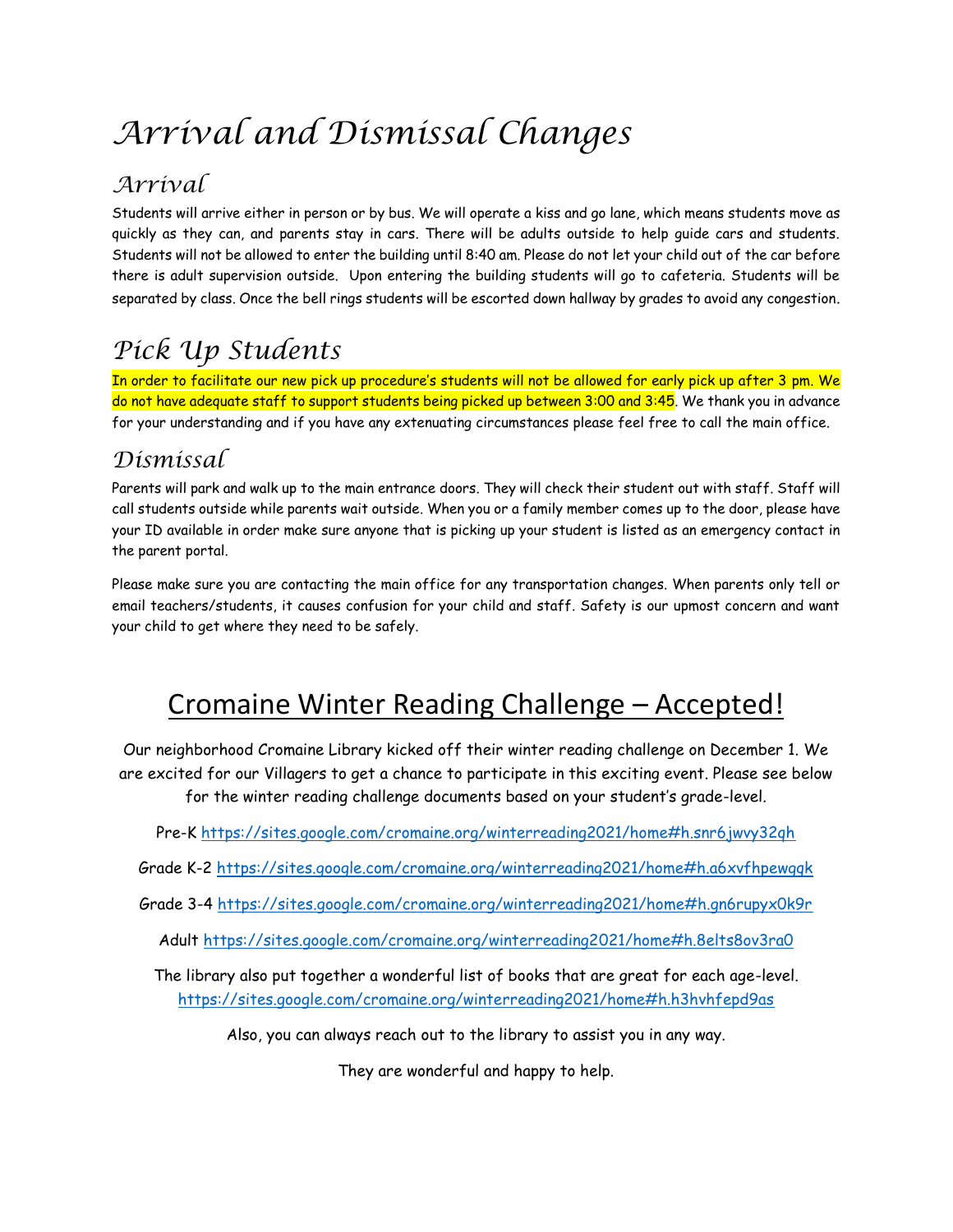

## *Birthday Celebrations*

Due to the high number of life-threatening allergies at our school it is necessary to eliminate food items from our birthday celebrations. Celebrating with non-food items will ensure that our school is safe for all students. Classrooms and the office will continue to ensure that birthdays are special days for students. We will continue to celebrate holidays as we have in the past. Your child's teachers will share details specific to their classroom. Thanks for your understanding as we work to make Creekside safe for all students.

### Spring HAYAA Flag football registration is NOW OPEN!

This is a FUN based flag football league that is designed to teach, introduce, and get moving playing a team sport. We have divisions that go K-8 and no experience is needed! Here are a few of the benefits of HAYAA Flag football.

1. Small time Commitment - games are played on Sunday afternoons, one-hour practice followed by a football by a one-hour game.

2. Kids at any skill level are welcome, this a great sport to introduce your child to team sports

3. Great opportunity to coach! If you want to try coaching a sport with your child, this is a great opportunity to get your feet wet.

Please click the link below to register, if you are new you will need to create an account. Registration ends February 28, 2022. https://hayaa-football.sportngin.com/home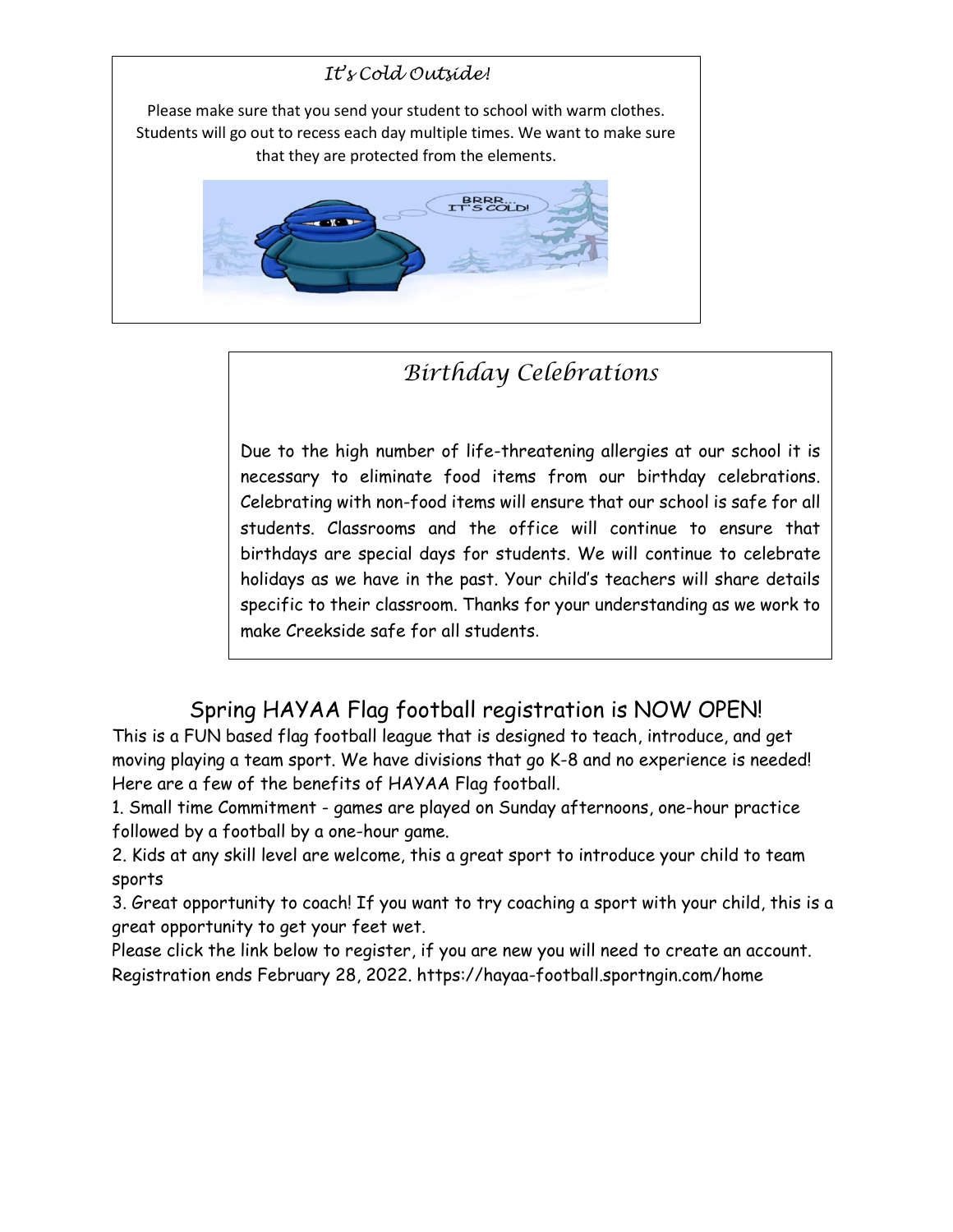## What is the plan when we have a case of Covid-19 at school?

#### **Update to Centers for Disease Control & Prevention Isolation & Quarantine Guidance**

The Centers for Disease Control & Prevention ("CDC") recently amended their guidance for how schools should approach the isolation and quarantine of personnel and students. As a continuation in our efforts to keep students in school, we are intending to implement the new CDC guidance for students and staff beginning on **Monday, January 10th .**

The [Overview of COVID-19 Isolation for K-12 Schools](https://www.cdc.gov/coronavirus/2019-ncov/community/schools-childcare/k-12-contact-tracing/about-isolation.html) and detaile[d](https://www.cdc.gov/coronavirus/2019-ncov/your-health/quarantine-isolation.html) [Quarantine and Isolation guidance](https://www.cdc.gov/coronavirus/2019-ncov/your-health/quarantine-isolation.html) can be found on the CDC's website.

Following is a very brief summary of the new guidance as it pertains to isolation and quarantine of school personnel and students:

You *isolate* when you are sick or when you have tested positive even if you don't have symptoms.

You *quarantine* when you might have been exposed to the virus and may or may not have been infected.

|                                           | <b>Instructions for Exclusion from</b><br>the School Environment                                                                                                                                                     | Instructions to Return to the<br><b>School-Environment</b>                                                                                                                                                                                                            |
|-------------------------------------------|----------------------------------------------------------------------------------------------------------------------------------------------------------------------------------------------------------------------|-----------------------------------------------------------------------------------------------------------------------------------------------------------------------------------------------------------------------------------------------------------------------|
| <b>Isolation</b>                          | Those with a positive test<br>result should isolate for a<br>period of 5 days, with day 0<br>being the day symptoms start<br>or a positive test is received.                                                         | Return to school may occur on<br>day 6 if symptoms have<br>resolved or improved and a<br>well-fitting mask MUST be<br>worn through day 10. During<br>days 6-10, if symptoms have<br>not resolved continue to isolate<br>until symptom free or 10 days<br>have passed. |
| <b>Isolation pending test results</b>     | Symptomatic students or staff<br>with a pending COVID-19 test<br>should isolate until the result is<br>received.                                                                                                     | If the test is negative, the<br>student or staff member may<br>return when symptoms<br>subside. If positive, see the<br>isolation instructions above.                                                                                                                 |
| <b>Quarantine from a home</b><br>exposure | Unvaccinated individuals that<br>come into close contact with<br>someone with COVID-19<br>outside of school or in the<br>home should quarantine for at<br>least 5 days. The date of<br>exposure is considered day 0. | A return to school may occur<br>on day 6 if asymptomatic and<br>wearing a well-fitting mask<br>through day 10. Vaccinated<br>close contacts are excluded<br>from this recommendation<br>although masking is<br>recommended through day 10.                            |